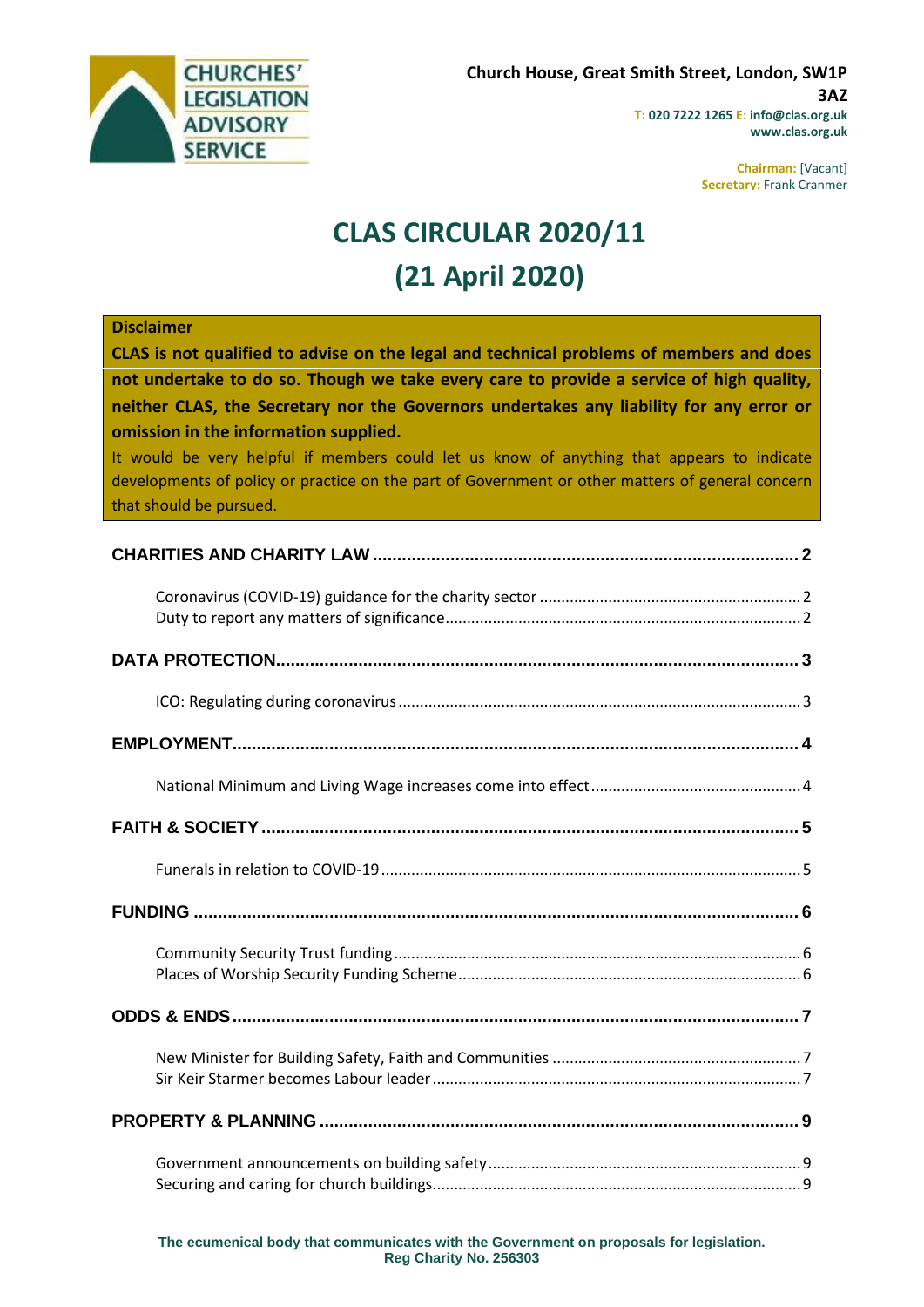# <span id="page-1-0"></span>**CHARITIES AND CHARITY LAW**

<span id="page-1-1"></span>**Coronavirus (COVID-19) guidance for the charity sector**

#### **For information**

The Charity Commission has [published](https://www.gov.uk/government/news/coronavirus-covid-19-guidance-for-the-charity-sector?utm_source=71b1d992-ff57-4381-8272-0d4fe502994b&utm_medium=email&utm_campaign=govuk-notifications&utm_content=daily) guidance for the charity sector in relation to the coronavirus outbreak. The guidance answers the following questions:

- Can our charity assist with COVID-19?
- How do I get support to pay my charity staff?
- Can I use reserves and restricted funds to help my charity through the crisis?
- Can I cancel or postpone my charity's AGM or other key meetings?
- Can I use video, teleconferencing and the internet in place of face-to-face meetings?
- What do I need to report to the Charity Commission?

A particularly noteworthy point is that is that if trust deeds/governing documents do not include the power to hold [a virtual meeting](https://www.gov.uk/guidance/coronavirus-covid-19-guidance-for-the-charity-sector#holding-meetings-online-or-by-telephone) but trustees decide to hold a virtual meeting rather than not meet at all, *the fact that a virtual meeting has taken place should be minuted*. The guidance also discusses keeping people safe and the Charity SORP's [updated guidance about what and how to report.](https://www.charitysorp.org/)

[Source: Charity Commission, 7 April]

#### <span id="page-1-2"></span>**Duty to report any matters of significance**

**For information** 

The Charity Commission has [updated](https://assets.publishing.service.gov.uk/government/uploads/system/uploads/attachment_data/file/879491/20200129_-_Matters_of_Material_Significance_guidance_April_2020__FINAL_.pdf) its guidance on a charity's duty to report any matters of significance to the Charity Commission for England and Wales, the Office of the Scottish Charity Regulator and the Charity Commission for Northern Ireland.

The updated guidance gives examples and clarity on which matters to report, particularly with respect to modified audit opinions. The guidance also reflects the current COVID-19 pandemic, with a section on reporting at times of national emergency.

[Source: Charity Commission, 15 April]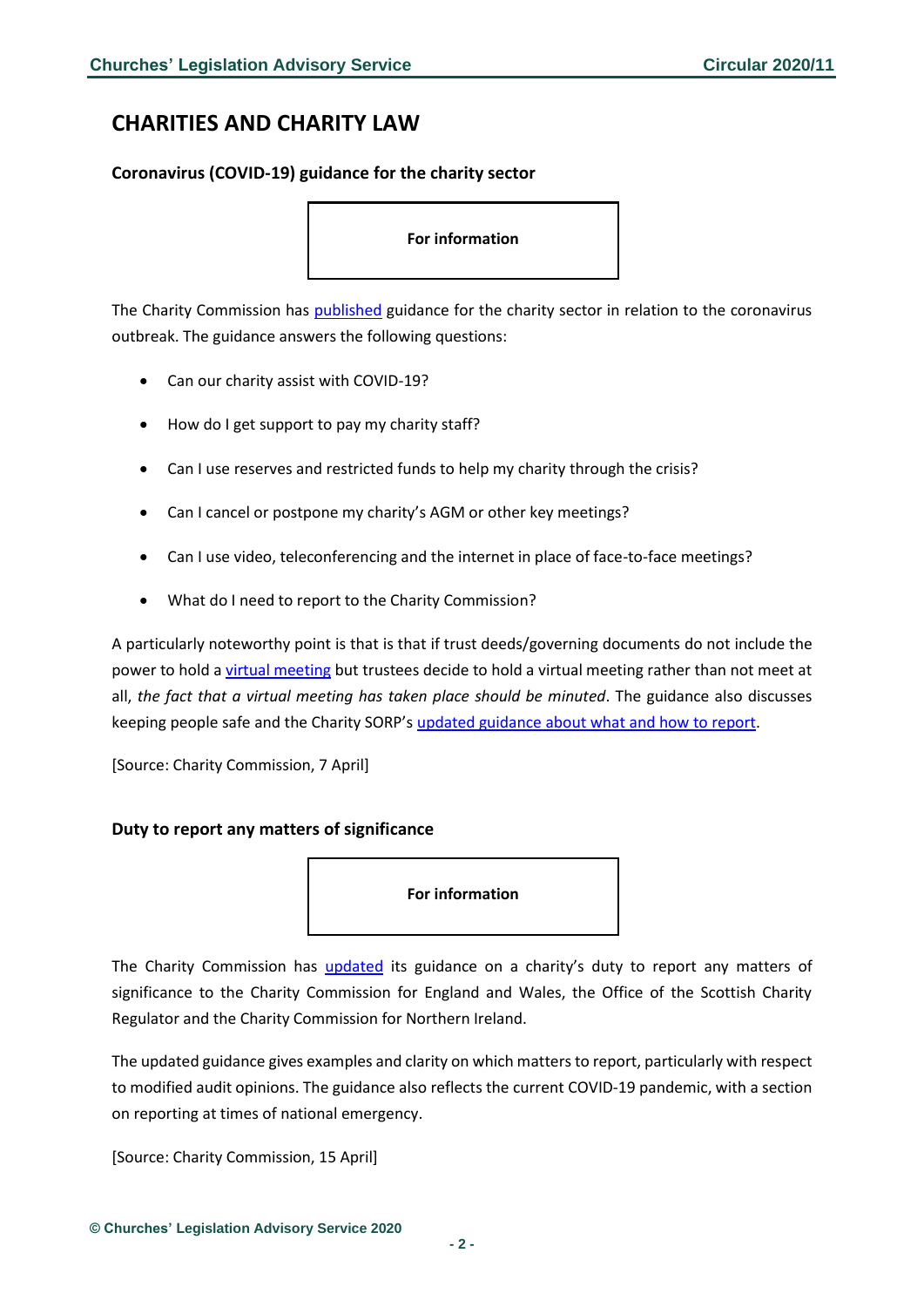# <span id="page-2-0"></span>**DATA PROTECTION**

#### <span id="page-2-1"></span>**ICO: Regulating during coronavirus**

**For information** 

The ICO has [published](https://ico.org.uk/about-the-ico/news-and-events/news-and-blogs/2020/04/how-we-will-regulate-during-coronavirus/?utm_source=Bates%20Wells%20Braithwaite&utm_medium=email&utm_campaign=11487529_Briefing%2021.04.20&dm_i=1Y95,6U7U1,EQ23A5,RF08J,1) a document setting out its regulatory approach during the coronavirus pandemic. The ICO states that:

'We acknowledge our responsibility to take into account these exceptional circumstances. We set out the flexibility the law gives us to be a pragmatic and empathetic regulator. We confirm our efforts will be focused on the greatest threats. And we acknowledge the important role that people's information rights will continue to have.'

[Source: ICO, 15 April]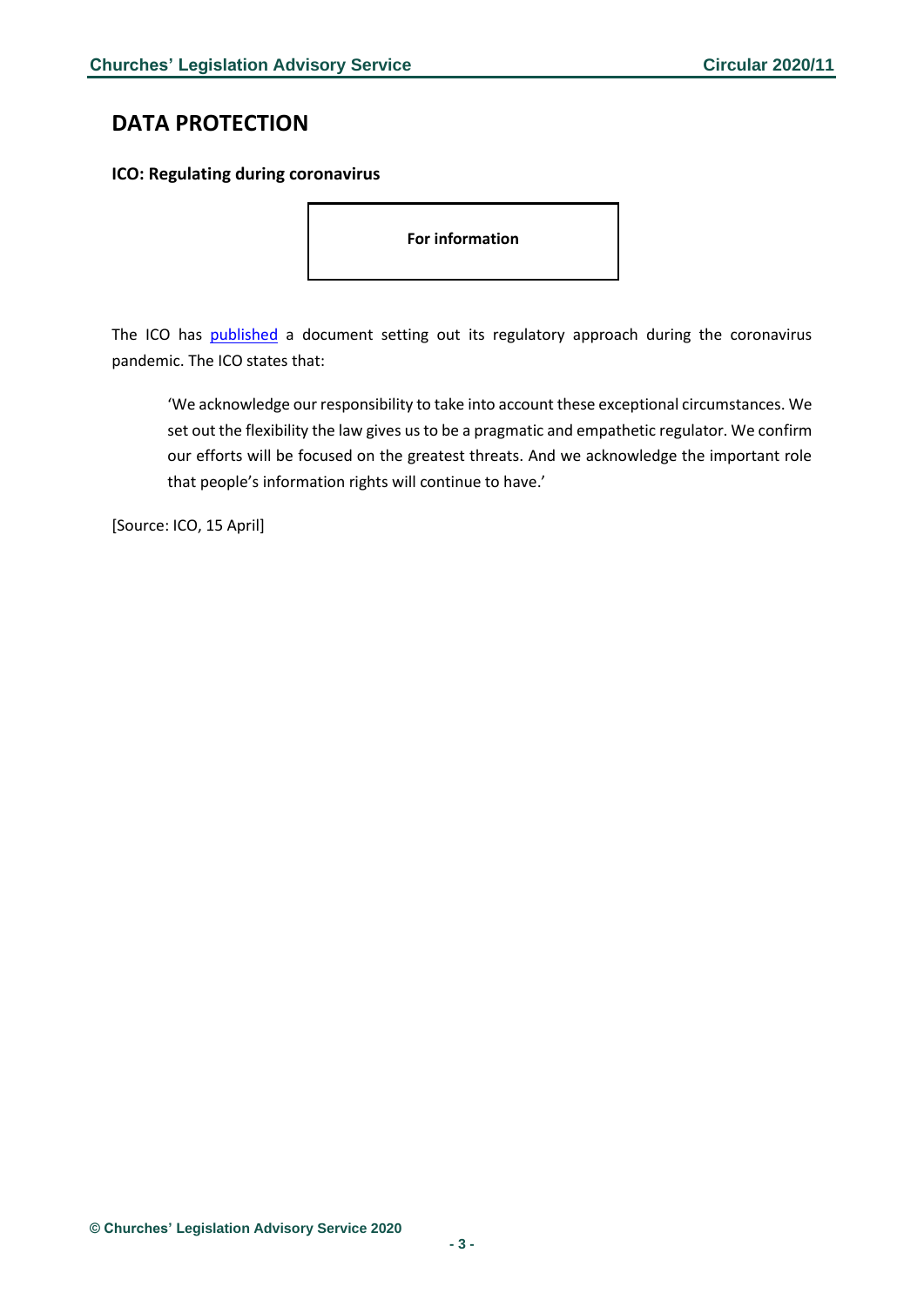### <span id="page-3-0"></span>**EMPLOYMENT**

#### <span id="page-3-1"></span>**National Minimum and Living Wage increases come into effect**

#### **For action**

BEIS has [reminded](https://www.gov.uk/government/news/national-minimum-and-living-wage-increases-come-into-effect?utm_source=ba5b5168-2397-4c5a-8eaa-14f5f70d5828&utm_medium=email&utm_campaign=govuk-notifications&utm_content=daily) organisations that increases to the National Minimum and Living Wage have now come into effect. Organisations should ensure that employees have their wage increased to reflect the following:

- The National Living Wage for those aged 25 and over will increase by 6.2% to £8.72 an hour
- The National Minimum Wage for those aged 21 to 24 is increasing by 6.5% to £8.20 an hour
- The National Minimum Wage for those aged 18 to 20 is increasing by 4.9% to £6.45 an hour
- The National Minimum Wage for those aged under 18 is increasing by 4.6% to £4.55 an hour
- The rate for apprentices is increasing by 6.4% to £4.15 per hour.

[Source: BEIS, 1 April]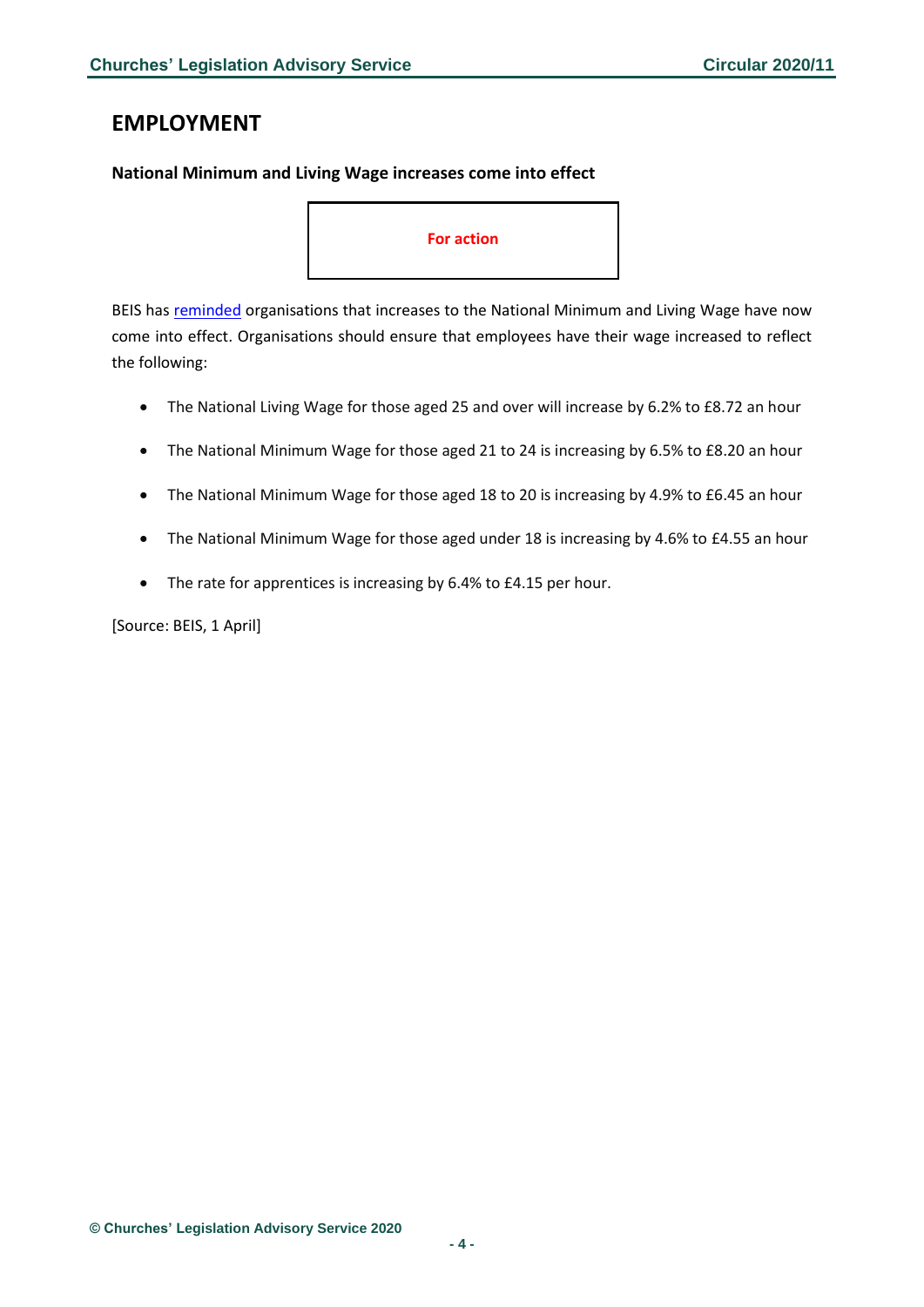# <span id="page-4-0"></span>**FAITH & SOCIETY**

### <span id="page-4-1"></span>**Funerals in relation to COVID-19**

**For information** 

Public Health England ha[s published](https://www.gov.uk/government/publications/covid-19-guidance-for-managing-a-funeral-during-the-coronavirus-pandemic/covid-19-guidance-for-managing-a-funeral-during-the-coronavirus-pandemic) guidance designed to assist people who are involved in managing or organising a funeral related to a death (from any cause) during the coronavirus pandemic.

It details where exceptions can be made to the 'stay at home' advice currently in place to allow families and friends, including those who are self-isolating or who have been defined as extremely clinically vulnerable, to attend funerals should they wish to. The guidance includes the following:

- Those who have symptoms of COVID-19 must not attend and must stay at home.
- Limiting the numbers in attendance to as low as possible to ensure safe social distancing.
- Observing social distancing guidance across all aspects of attending a funeral.
- People who are extremely clinically vulnerable (shielded) can attend with measures put in place to reduce their risk.
- People self-isolating because someone in their household is ill may attend if they do not have symptoms themselves.

Separately, MHCLG has [published](https://assets.publishing.service.gov.uk/government/uploads/system/uploads/attachment_data/file/880047/Schedule_28_local_death_management_guidance.pdf) guidance for local authorities (and those with an interest) on local and national death management. Section 58 and Schedule 28 of the Coronavirus Act 2020 introduced new powers for local authorities and the Government to support the resilience of local death management systems, including intervening if they become overwhelmed. The guidance sets out how and when the powers should be used by local authorities.

Further related documents include:

- [Guidance for care of the deceased](https://www.gov.uk/government/publications/covid-19-guidance-for-care-of-the-deceased/guidance-for-care-of-the-deceased-with-suspected-or-confirmed-coronavirus-covid-19)
- [Advice for safe funerals after discussions with faith leaders](https://www.gov.uk/government/news/new-advice-for-safe-funerals-after-discussions-with-faith-leaders?utm_source=50b9f071-54a8-4f63-9010-d22c22723cc0&utm_medium=email&utm_campaign=govuk-notifications&utm_content=daily)
- Temporary changes to the *[Cremation \(England and Wales\) Regulations 2008](https://assets.publishing.service.gov.uk/government/uploads/system/uploads/attachment_data/file/878087/revised-guidance-to-applicants.pdf)* provided for in the *[Coronavirus Act 2020](https://assets.publishing.service.gov.uk/government/uploads/system/uploads/attachment_data/file/878087/revised-guidance-to-applicants.pdf)*.

[Source: MHCLG, 17 April; Public Health England, 30 March, 19 and 20 April; Ministry of Justice, 3 April]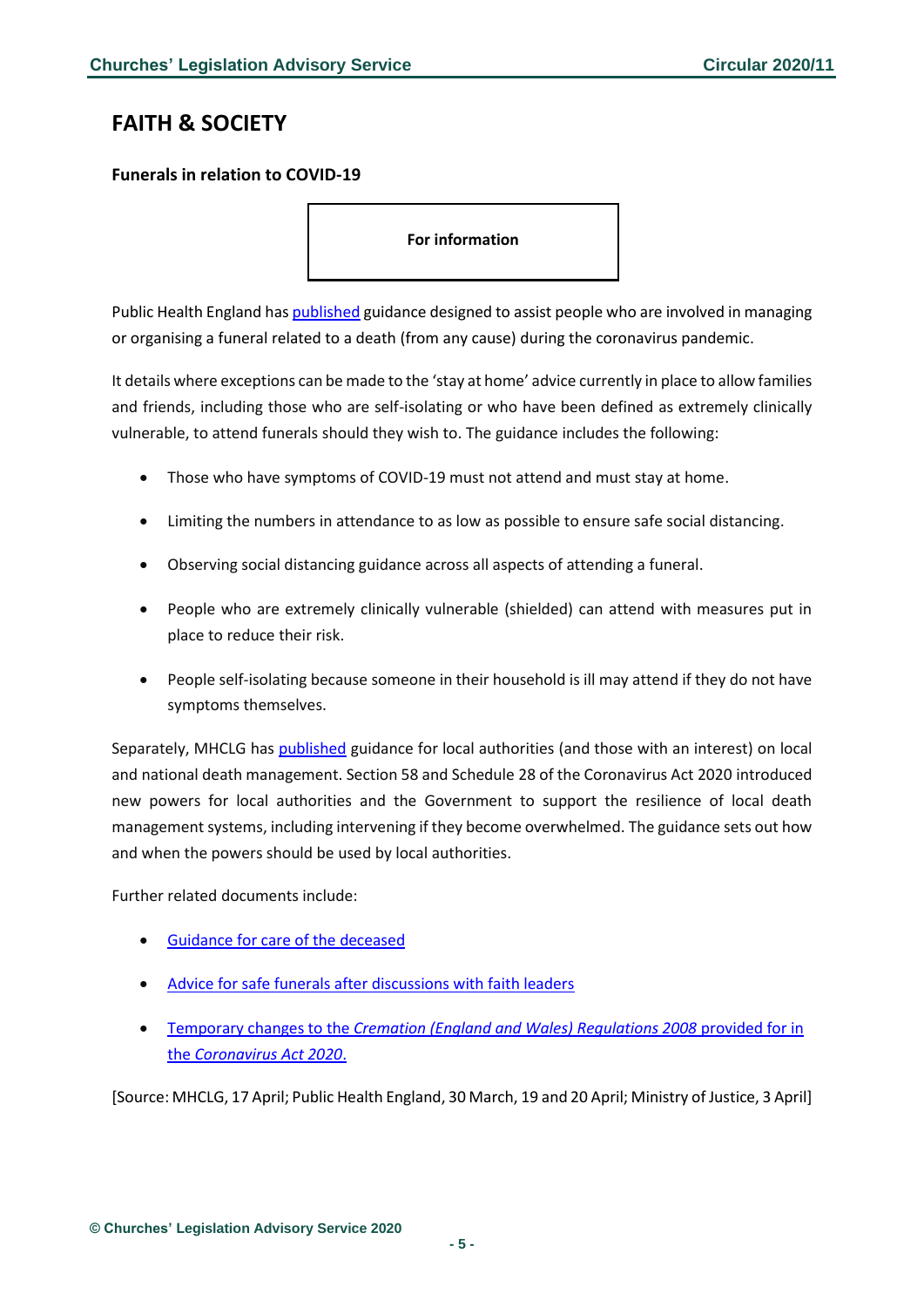# <span id="page-5-0"></span>**FUNDING**

### <span id="page-5-1"></span>**Community Security Trust funding**

**For information** 

The Home Office has [announced](https://www.gov.uk/government/news/home-office-grants-14-million-funding-for-security-at-jewish-institutions) that it has provided the Community Security Trust with £14m of funding to provide security measures at Jewish schools and synagogues. The grant will cover protective security measures for the next financial year.

[Source: Home Office, 1 April]

### <span id="page-5-2"></span>**Places of Worship Security Funding Scheme**

**For information** 

Zarah Sultana MP [asked](https://www.parliament.uk/business/publications/written-questions-answers-statements/written-question/Commons/2020-03-06/26191/) the Home Secretary 'how many places of worship have made unsuccessful applications for funding from the Places of Worship Security Funding scheme in each category of place of worship in (a) England and (b) Wales', to which Kit Malthouse replied that, over the first three years, the Places of Worship scheme had received 431 applications in total, of which 134 were successful and 297 were unsuccessful.

[Source: Commons *Hansard*, 6 April]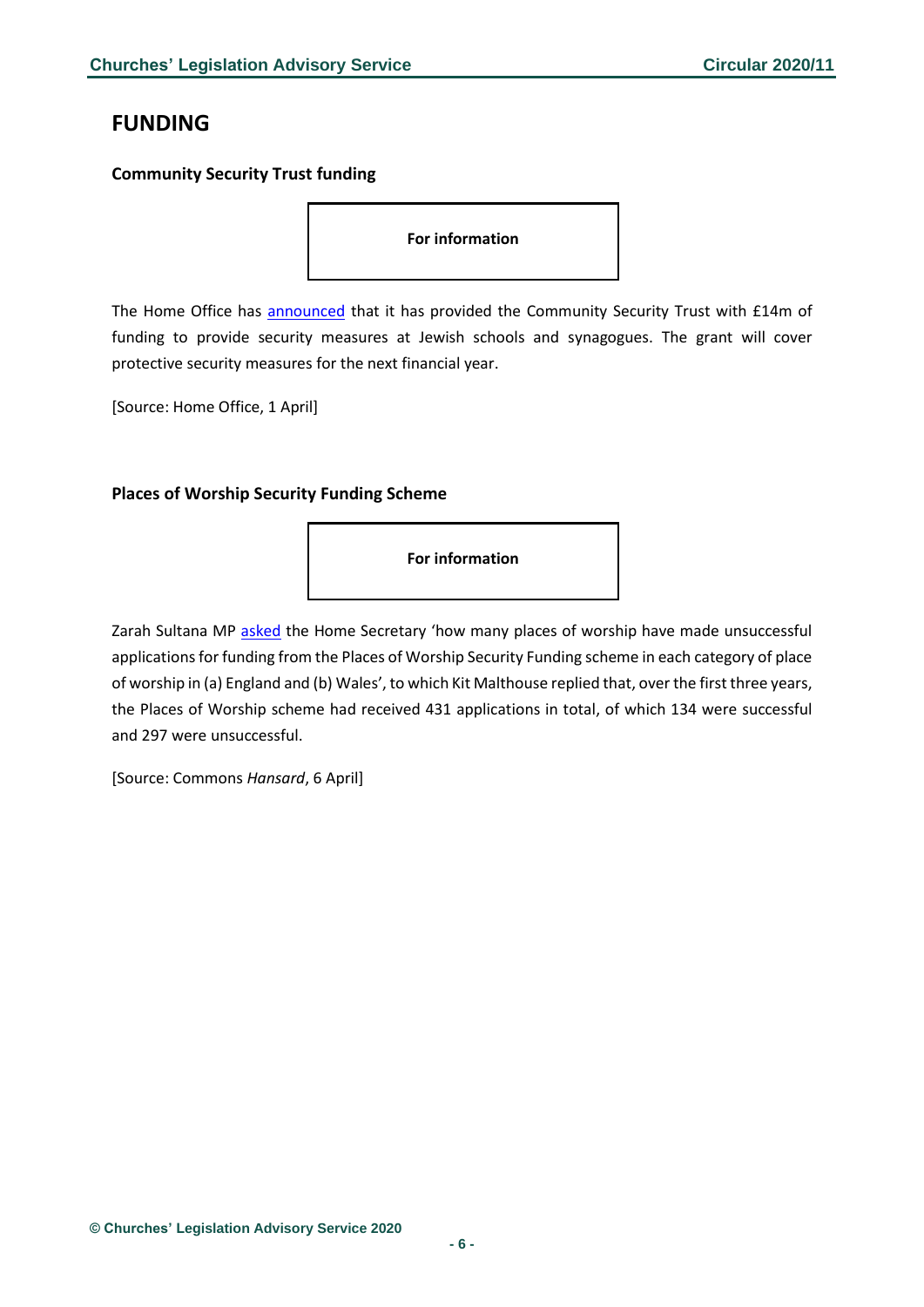### <span id="page-6-0"></span>**ODDS & ENDS**

### <span id="page-6-1"></span>**New Minister for Building Safety, Faith and Communities**

**For information** 

Stephen Greenhalgh MP has been [announced](https://www.gov.uk/government/people/stephen-greenhalgh) as the new Minister for Building Safety, Faith and Communities at MHCLG. Stephen will be of interest to CLAS members for two reasons (faith aside) as, in addition to the building safety part of his MHCLG brief, he is also the Fire Minister at the Home Office.

[Source: MHCLG, 18 March]

### <span id="page-6-2"></span>**Sir Keir Starmer becomes Labour leader**

**For information** 

Sir Keir Starmer ha[s won](https://labour.org.uk/people/leadership-elections-hub-2020/leadership-elections-2020-results/) the Labour leadership election, while Angela Rayner won the parallel deputy leadership election. Sir Keir's shadow cabinet appointments include:

- Anneliese Dodds, Shadow Chancellor
- Nick Thomas-Symonds, Shadow Home Secretary
- Lisa Nandy, Shadow Foreign Secretary
- Rachel Reeves, Shadow Cabinet Office Minister
- Jonathan Ashworth, Shadow Health Secretary
- Rachel Reeves, Shadow Chancellor of the Duchy Of Lancaster
- David Lammy, Shadow Justice Secretary
- John Healey, Shadow Defence Secretary
- Ed Miliband, Shadow BEIS Secretary
- Emily Thornberry, Shadow International Trade Secretary
- Jonathan Reynolds, Shadow DWP Secretary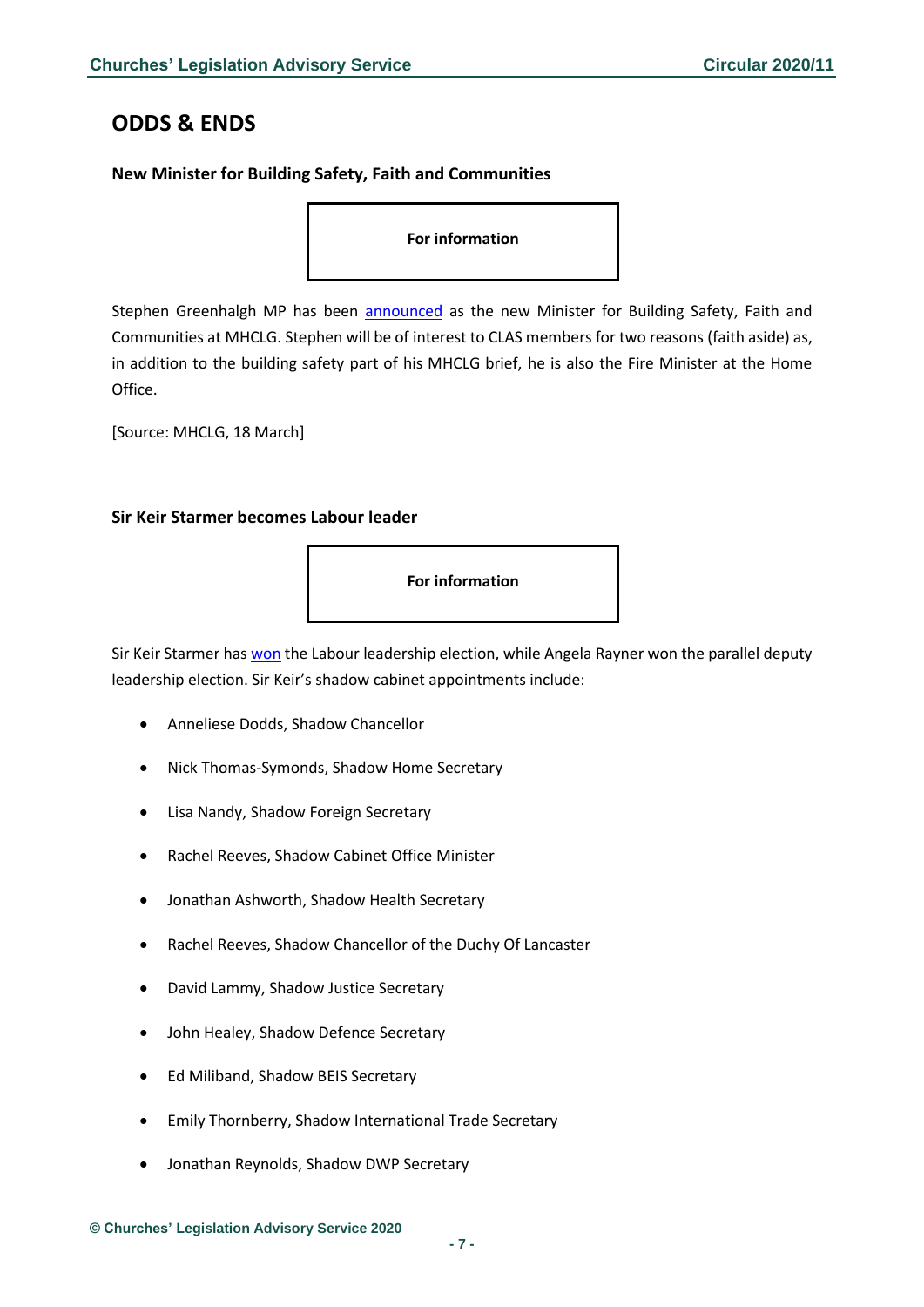- Rebecca Long-Bailey, Shadow Education Secretary
- Jo Stevens, Shadow DCMS Secretary
- Bridget Phillipson, Shadow Chief Secretary to The Treasury
- Luke Pollard, Shadow DEFRA Secretary
- Steve Reed, Shadow MHCLG Secretary
- Valerie Vaz, Shadow Leader of the Commons
- Lord Falconer, Shadow Attorney General
- Preet Kaur Gill, Shadow International Development Secretary
- Baroness (Angela) Smith, Shadow Leader of the Lords
- Nick Brown, Commons Chief Whip.

The Shadow Minister for the Voluntary Sector and Charities is Rachael Maskell

[Source: Labour Party, 5 April]